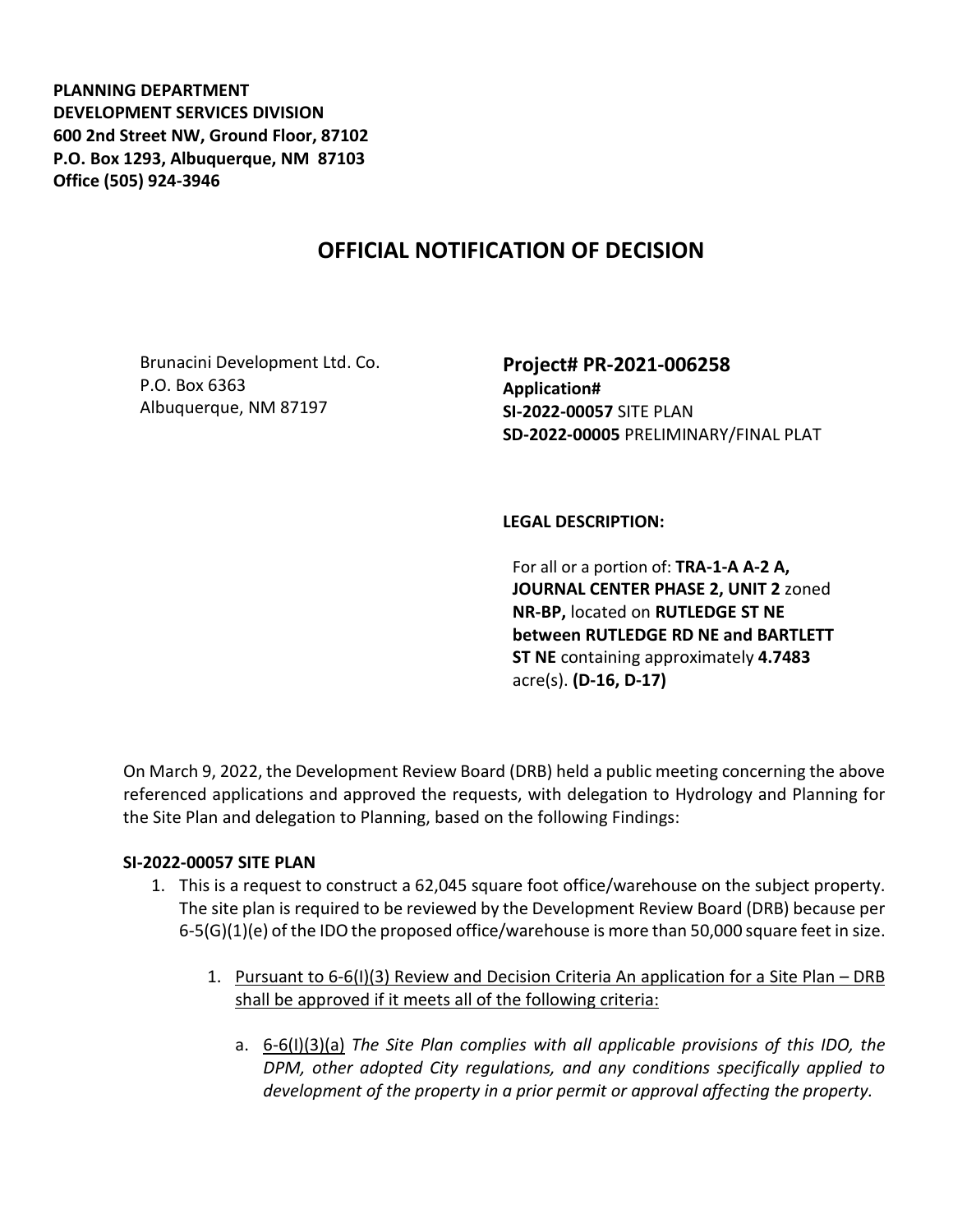Official Notice of Decision Project # PR-2021-006258 Applications# SI-2022-00057, SD-2022-00005 Page 2 of 3

> The dimensions, parking, landscaping/screening, and façade design meet/exceed the IDO requirements.

*b.* 6-6(I)(3)(b) *The City's existing infrastructure and public improvements, including but not limited to its street, trail, drainage, and sidewalk systems, have adequate capacity to serve the proposed development, and any burdens on those systems have been mitigated to the extent practicable.* 

The site has access to a full range of urban services including utilities, roads and emergency services. A traffic impact study (TIS) was not required for this project.

*c.* 6-6(I)(3)(c) *If the subject property is within an approved Master Development Plan, the Site Plan shall meet any relevant standards in the Master Development Plan in addition to any standards applicable in the zone district the subject property is in.* 

The subject property is located within the Journal Center Master Plan, and shall meet any relevant standards in the Master Plan.

- 2. An Infrastructure List was approved with this Site Plan. A recorded Infrastructure Improvement Agreement (IIA) must be submitted.
- 3. The proposed development is permitted within the NR-BP zone district.
- 4. The applicant provided the required notice as outlined in the IDO Table 6-1-1.

### **Conditions:**

- 1. This Site Plan is valid 7 years from DRB approval (3/9/2022). An extension may be requested prior to the expiration date.
- 2. Final sign off is delegated to Hydrology for AMAFCA approval on the run down as discussed at the March 9 DRB hearing.
- 3. Final sign off is delegated to Planning for the recorded IIA and the recorded Plat (SD-2022-00005).
- 4. The applicant will obtain final sign off from Hydrology and Planning by June 8, 2022 or the case may be scheduled for the next DRB hearing and could be denied her the DRB Rules of Procedure.

### **SD-2022-00005 PRELIMINARY/FINAL PLAT**

1. This Preliminary/Final Plat consolidates two tracts into one tract (Tract A-2-A-1) at 4.7453 acres in size, and grants a private cross lot drainage easement as depicted on the Plat.